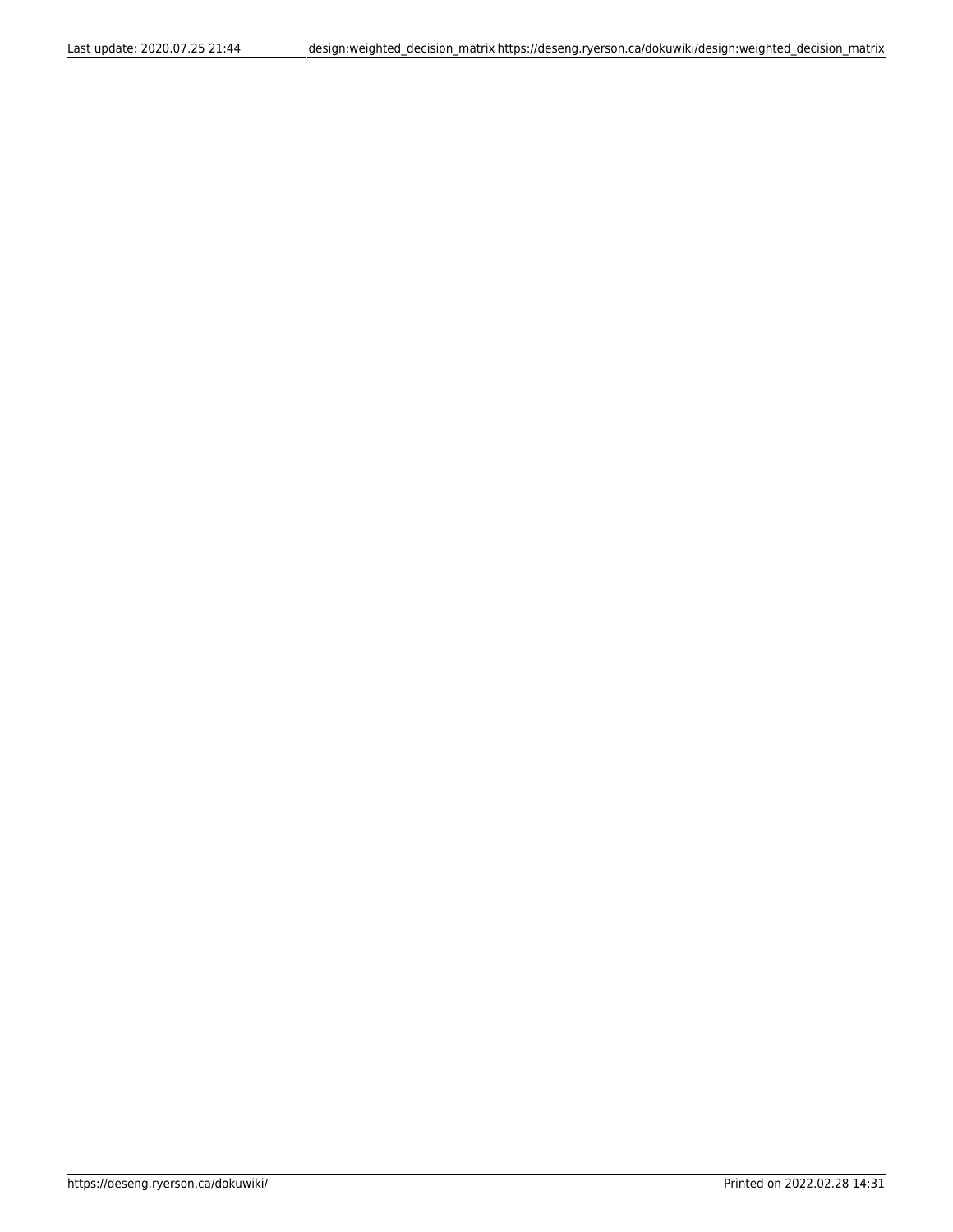# **Weighted Decision Matrix**

A weighted decision matrix is a tool used to compare alternatives with respect to multiple criteria of different levels of importance. It can be used to rank all the alternatives relative to a "fixed" reference and thus create a partial order fo the alternatives.

**MEC325** students must use [decision matrix.](https://deseng.ryerson.ca/dokuwiki/design:decision_matrix)

## <span id="page-2-0"></span>**Introduction**

Making decisions is both important and difficult. You must make decisions that are justified and in which all stakeholders have confidence. It is also important to document decisions in clear, structured ways to ensure that others will understand your reasons for having made a decision, long after the decision is made.

There are often many different criteria that need to be considered in making a decision. It is essential to identify the criteria, and to make the decision with respect to those criteria as precisely as possible. You cannot just maximize each criterion - that's just not possible - and maximizing one criterion very likely restricts you to fail to meet other important criteria. That is, the "best" design almost always involves a [design trade-off](https://deseng.ryerson.ca/dokuwiki/design:design_trade-off).

The matter is further aggravated when there are many alternatives from which to choose; in these cases, not only does each alternative need to be examined, but all the alternatives must be treated consistently to ensure that a final comparison of all the alternatives is justifiable.

A weighted decision matrix (WDM) is a simple tool that can be very useful in making complex decisions, especially in cases where there are many alternatives and many criteria of varying importance to be considered.

WDMs are often used in design engineering as a qualitative tool to evaluate alternatives. This page explains how they work in general; other topics will show how they are used in specific design tasks.

WDMs are often used in [concept evaluation.](https://deseng.ryerson.ca/dokuwiki/design:concept_evaluation)

A template Google Sheet for WDMs is available [here](https://docs.google.com/spreadsheets/d/1lEza4iWg2-g92pm9W0_x6RToK5tqQAeZcemSZYgpIdo/edit?usp=sharing).

#### <span id="page-2-1"></span>**Prerequisites**

To use a WDM, you need certain information:

- a set of well-defined criteria:
- a set of weights that define the relative importance of the criteria;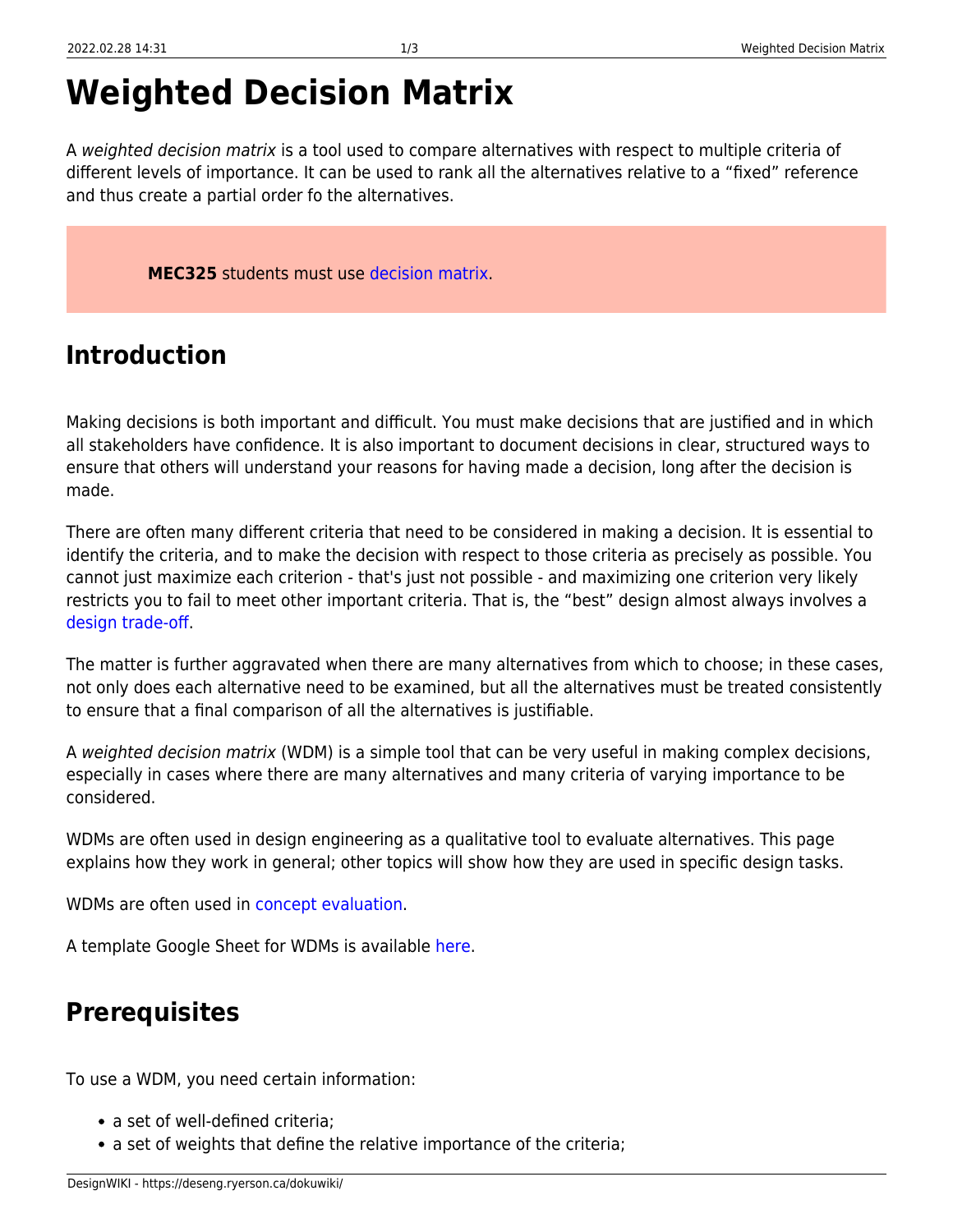- a reference against which comparisons will be made; and
- a well-defined set of alternatives to be ranked.

How you generate these required data will depend on what you want to use the WDM for. In engineering design, the required data are typically developed during design stages leading up to [concept evaluation](https://deseng.ryerson.ca/dokuwiki/design:concept_evaluation).

### <span id="page-3-0"></span>**Structure of a WDM**

A sample WDM is given below. The problem it addresses is deciding which of a few possible travel itineraries a specific person might follow for a European summer vacation<sup>[1\)](#page--1-0)</sup>.

|                      |        | <b>CONCEPTS</b>              |                |      |        |               |         |                                        |         |  |
|----------------------|--------|------------------------------|----------------|------|--------|---------------|---------|----------------------------------------|---------|--|
|                      |        | <b>REFERENCE TRIP Trip A</b> |                |      |        | <b>Trip B</b> |         | <b>Trip C</b>                          |         |  |
| <b>Criteria</b>      |        | <b>Wgt Rating</b>            | Score          |      |        |               |         | Rating Score Rating Score Rating Score |         |  |
| Travel cost          | 0.25 0 |                              | 0              | 1    | 0.25   | 0.0           | 0.0     | $-1$                                   | $-0.25$ |  |
| <b>Total Cost</b>    | 0.20 0 |                              | $\overline{0}$ | 0.0  | 0.0    | 1             | 0.20    | $-1$                                   | $-0.20$ |  |
| Novelty              | 0.15 0 |                              | 0              | 2    | 0.3    | 1             | 0.15    | $\overline{2}$                         | 0.3     |  |
| Locations            | 0.10 0 |                              | 0              | $-1$ | $-0.1$ | 0.0           | 0.0     | 2                                      | 0.2     |  |
| Travel time          | 0.10 0 |                              | $\overline{0}$ | 0.0  | 0.0    | $-1$          | $-0.1$  | $\mathbf{1}$                           | 0.1     |  |
| Safety               | 0.10 0 |                              | $\overline{0}$ | 2    | 0.2    | 1             | 0.1     | 2                                      | 0.2     |  |
| Accommodation 0.05 0 |        |                              | 0              | $-2$ | $-0.1$ | $-1$          | $-0.05$ | 2                                      | 0.1     |  |
| Travel quality       | 0.05 0 |                              | $\overline{0}$ | $-2$ | $-0.1$ | 0.0           | 0.0     | 2                                      | 0.1     |  |
| <b>TOTAL</b>         |        |                              | 0.0            |      | 0.45   |               | 0.30    |                                        | 0.55    |  |
| <b>RANK</b>          |        |                              |                |      | 2      |               | 3       |                                        | 1       |  |
| <b>CONTINUE?</b>     |        |                              |                |      | yes    |               | no      |                                        | yes     |  |

Tab. 1: A sample Weighted Decision Matrix.

The criteria were established via the experience of the person who built this WDM about past vacations, and reflective thinking about how best to organize them.

It's important that the criteria be independent of one another, or as nearly so as possible.

It is best to rate the concepts before calculating the weights of the criteria.

This is because of a natural human bias to not think hard about things we "know" are not important. If the weights had been calculated before the ratings were done, the person doing the WDM may have tended to unconsciously neglect the lowest weighted criteria, which could have ruined his vacation.

Here's how you generally go about filling in a WDM, based on the example:

- Consider the first alternative, Trip A.
	- $\circ$  Now consider the first criterion Travel Cost and ignore all the other criteria.
		- This is particularly important: *ignore all the other criteria*. The whole point of a WDM is to divide a complex problem into many simpler problems. This means treating each